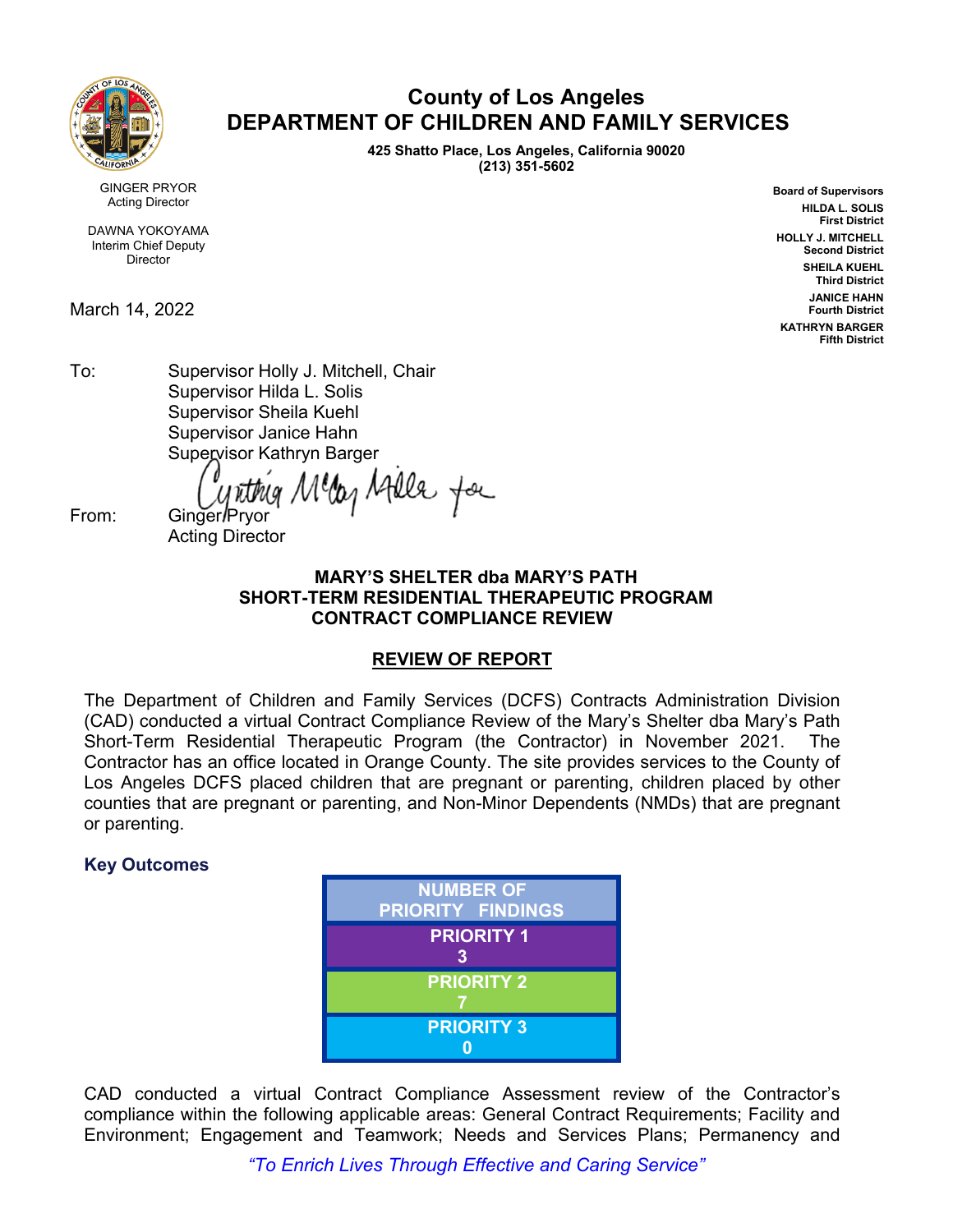Each Supervisor March 14, 2022 Page 2

Transition Services; Education and Independent Living Program Services; Health and Medical Needs; Personal Rights and Social/Emotional Well-Being; Personal Needs/Survival and Economic Well-Being; and Personnel Files.

The Contractor was in full compliance with 4 of 10 applicable areas of CAD's Contract Compliance Review: Facility and Environment; Personal Rights and Social/Emotional Well-Being; Personal Needs/Survival and Economic Well-Being; and Personnel Files.

For the purpose of this review, four DCFS placed children were selected for the sample. CAD reviewed the files of the four selected children and virtually interviewed three children to assess the level of care and services they received; one child refused to be interviewed. An additional two discharged children files were also reviewed to assess the Contractor's compliance with permanency efforts.

CAD reviewed three staff files for compliance with Title 22 Regulations and County contract requirements. CAD also conducted telephonic interviews with staff. To assess the quality of care and supervision provided to the placed children and foster youth, DCFS also conducted virtual site visits of the Contractor's location.

CAD noted findings in the areas of:

Priority 1

- Engagement and Teamwork
	- $\circ$  The child's Child and Family Team (CFT) members were not identified or documented in the Needs and Services Plans (NSPs).
	- $\circ$  The child's CFT meetings and collaboration were not documented and maintained.
	- Needs and Services Plans
		- o The NSPs were not completed accurately and timely.

Priority 2

- General Contract Requirements
	- o Special Incident Reports were not properly documented in the NSPs and not properly cross-reported in the iTrack System.
- Needs and Services Plans (NSPs)
	- $\circ$  Supportive services and core services were not provided to assist the child in making progress towards his/her NSP goals (trauma informed and culturally sensitive).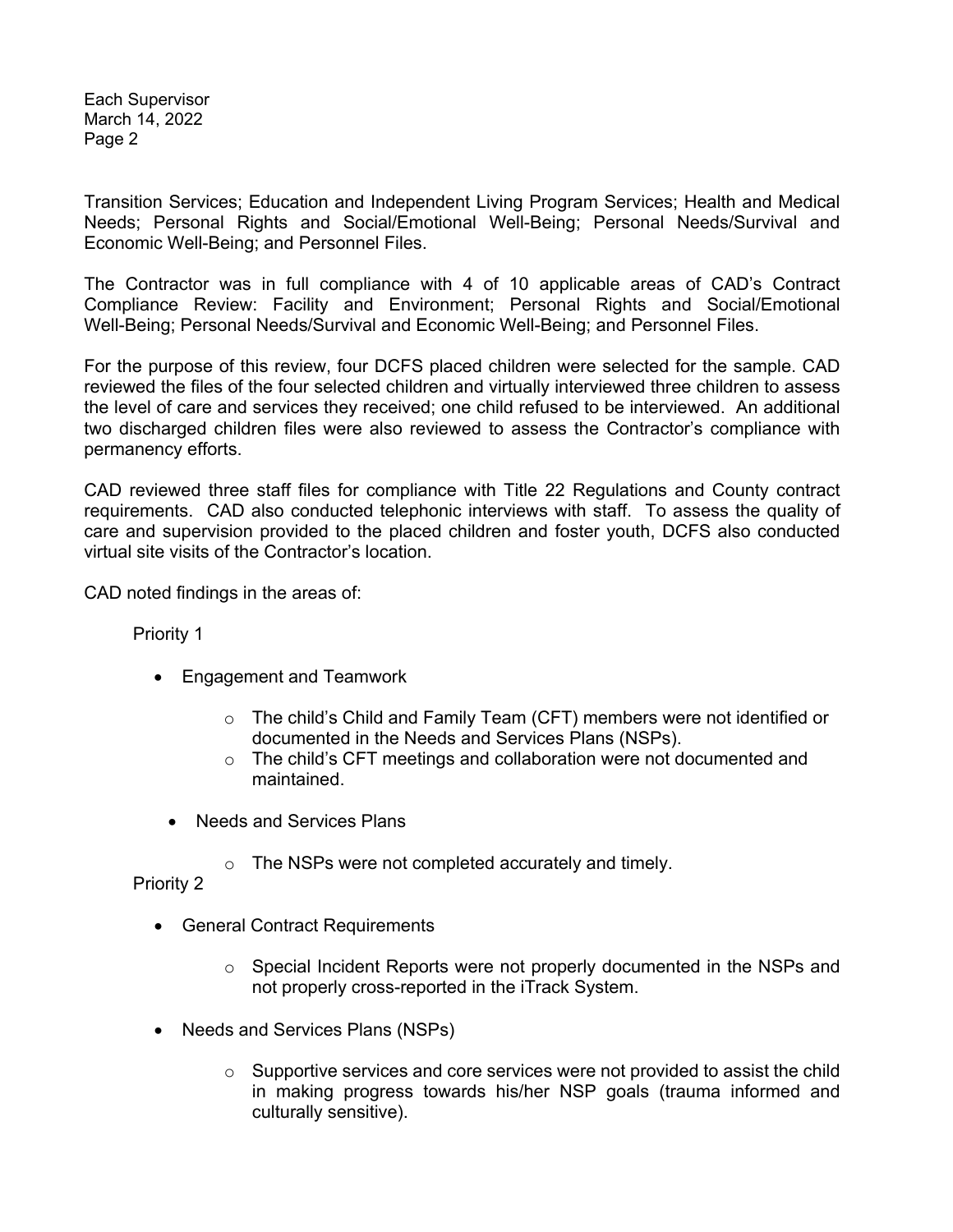Each Supervisor March 14, 2022 Page 3

- Permanency and Transition Services
	- o The NSP Permanency Section did not document the child's case plan goals (i.e. concurrent plan, progress made, barriers).
	- o Placement transition services were not identified.
- Education and Independent Living Program Services
	- $\circ$  Children were not enrolled in school immediately upon placement.
	- o Efforts to maintain children at school of origin were not documented.
- Health and Medical Needs
	- o Initial dental examinations were not conducted timely.

On January 12, 2022, the Children Services Administrator teams from DCFS' CAD and the Out-of-Home Care Management Division held an exit conference with the Contractor's representatives.

The Contractor's representatives agreed with the review findings and recommendations and were receptive to implementing systemic changes to improve the Contractor's compliance with regulatory standards.

The Contractor provided the attached approved Corrective Action Plan addressing the noted findings in this compliance report.

If you have any questions, your staff may contact me or Aldo Marin, Board Relations Manager, at (213) 351-5530.

GP:KDR LTI:ms

# **Attachments**

c: Fesia Davenport, Chief Executive Officer Arlene Barrera, Auditor-Controller Dr. Adolfo Gonzales, Chief Probation Officer Public Information Office Audit Committee Jill Dominguez, Executive Director, Mary's Shelter dba Mary's Path STRTP Kellee Coleman, Regional Manager, Community Care Licensing Division Monique Marshall-Turner, Regional Manager, Community Care Licensing Division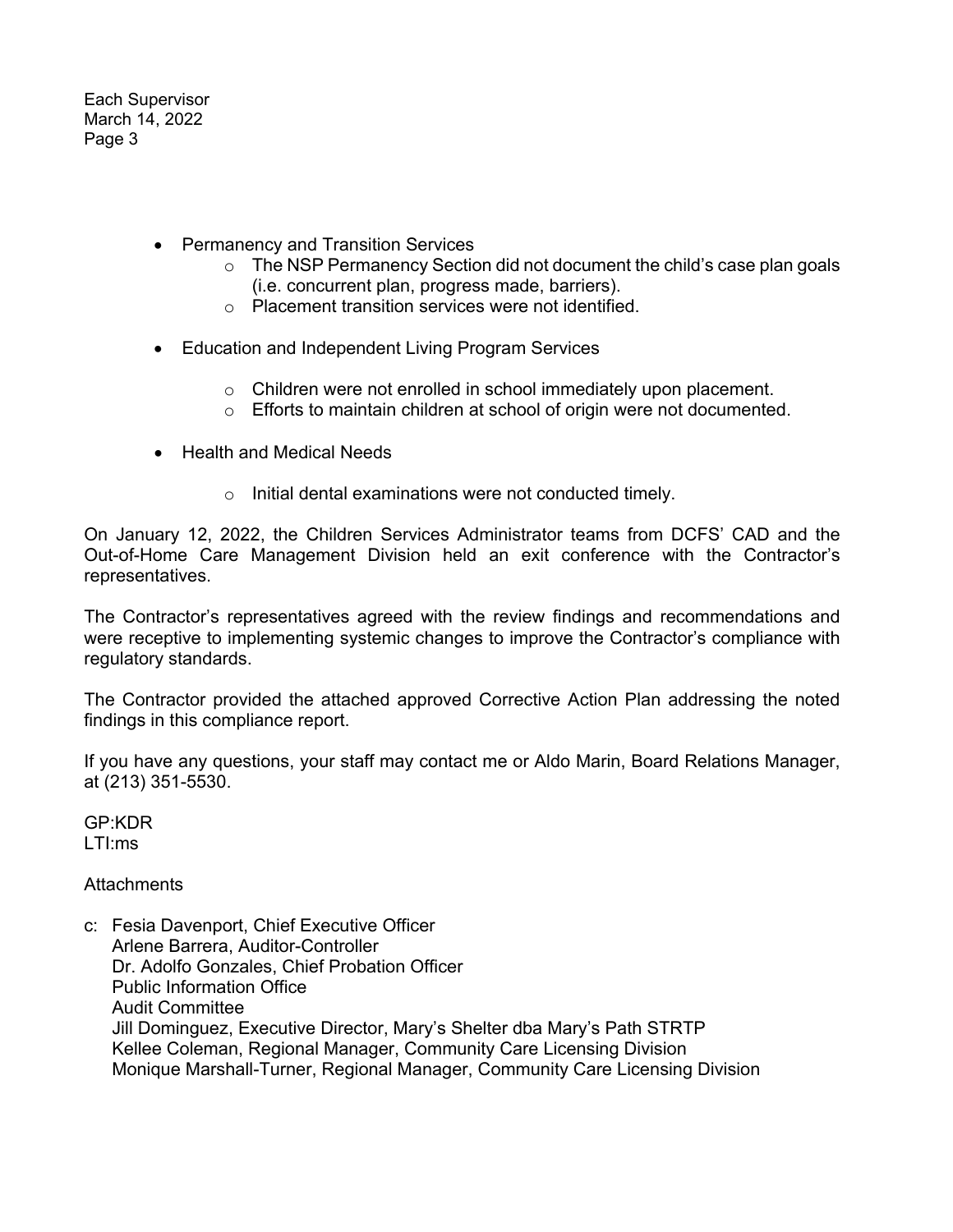

# **GENERAL CONTRACT REQUIREMENTS**

5. Special Incident Reports (SIRs) are properly documented.

5.1 SIR Documentation is in the Needs and Services Plans (NSPs) [Master Contract §§19.2 & 19.6; ILS §87068.3(c)].

# 1. Explain the Cause.

This deficiency occurred due to lack of adherence to agency policy by separate staff, and lack of adequate oversight.

# 2. Corrective Action Taken.

In response, the agency recently hired a new Quality Assurance Specialist, Iman Farooqui. She has been assigned to a daily review, before 10:00 a.m., of the previous day to determine if any incidents occurred that require an SIR to be submitted. If incidents occurred that necessitate an SIR be filed, it will be the responsibility of the Quality Assurance Specialist to track the completion of the SIR(s) on a daily basis.

| Facility        |                                                                                                                                  |  |
|-----------------|----------------------------------------------------------------------------------------------------------------------------------|--|
| Site 800        |                                                                                                                                  |  |
| <b>Site 799</b> |                                                                                                                                  |  |
|                 | 5.2 SIRs were properly cross-reported in the I-Track System [ILS §87061(j); Master Contract, Exhibit A-VIII; SOW, Part B §10.4]. |  |

| Facility        |  |  |
|-----------------|--|--|
| <b>Site 799</b> |  |  |

# 3. Explain what the Quality Assurance (QA) Plan is to maintain Compliance.

To ensure compliance with contract standards for timely submission, the Operations Director, Clete Menke, will do a weekly review of submitted SIR's, looking specifically at the timeliness of SIR submission. Any late SIR's will be addressed with the reporting staff and reported to his/her supervisor to determine steps necessary to ensure compliance.

# **ENGAGEMENT AND TEAMWORK**

13. The child's CFT team members are identified and documented in the NSPs NEW [Title 22 §84268.3(c)(2)].

**LOS ANGELES COUNTY**

**MARY'S SHELTER (STRTP)**

# **Corrective Action Plan**

**2021**

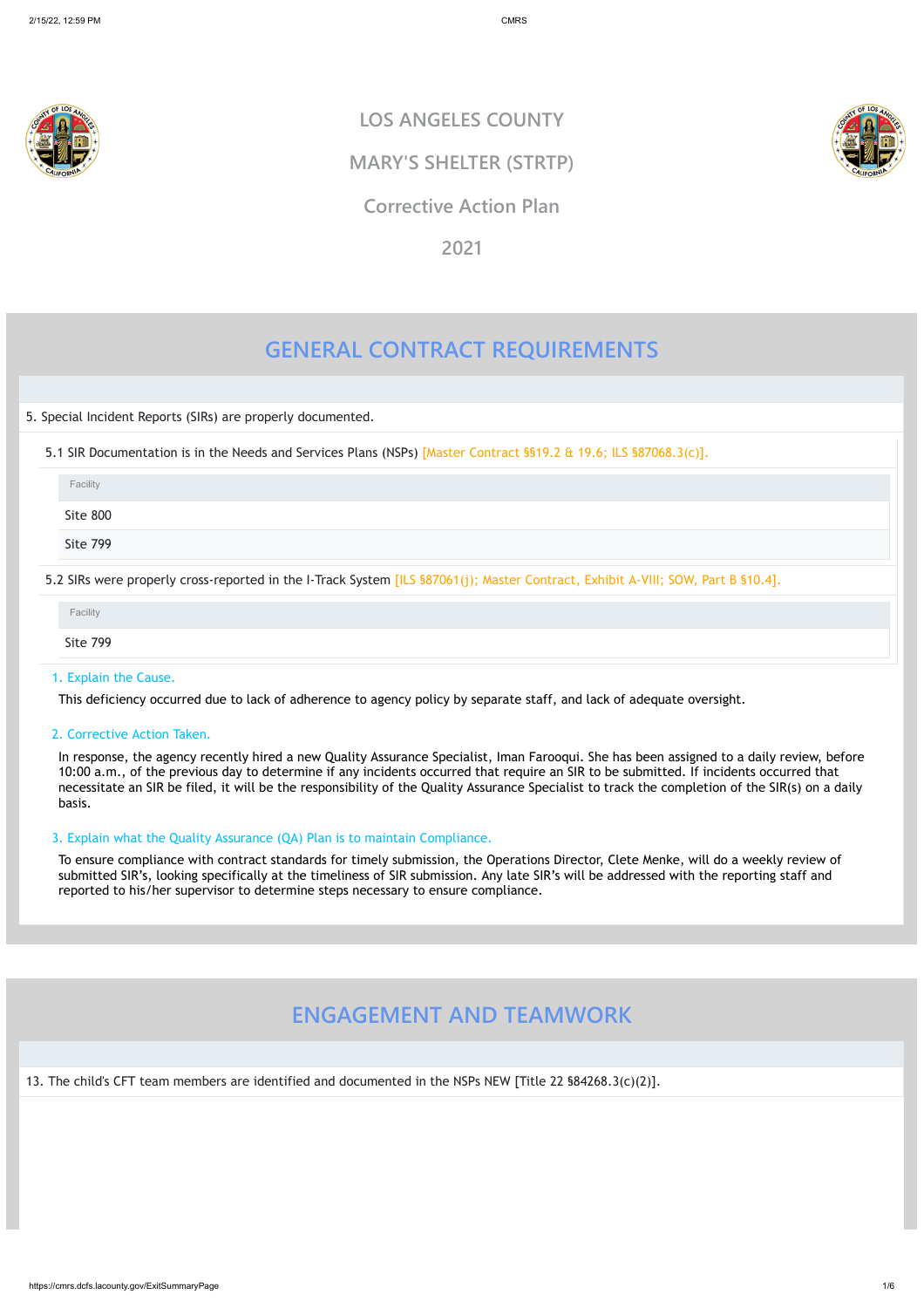#### 1. Explain the Cause.

These deficiencies occurred due to lack of performance by an individual Case Manager, and adequate oversight by the agency. These causes led to NSP's not being submitted and the documentation for these deficiencies not being available.

# 2. Corrective Action Taken.

That Case Manager left the agency in November 2021. A new Case Manager was hired prior to the Exit Summary being presented, and is complying with this standard.

# 3. Explain what the Quality Assurance (QA) Plan is to maintain Compliance.

Also, the agency put in place a more responsive and comprehensive mechanism to ensure NSP's are scheduled and completed in a timely manner. The agency's Clinical Director (Head of Service) meets weekly with each Case Manager, who is responsible for the development and implementation of NSP's. Prior to that meeting, the Case Manager is responsible for completing a "Weekly Case Listing," which includes a due date for the next NSP for each of her assigned youth. A copy of a blank Weekly Case Listing is attached to this Corrective Action Plan. Since this process is already in place, however, I have also attached a completed Weekly Case Listing from one of our Case Managers. This demonstrates the extent of planning and oversight now being given to ensuring CFT's are conducted regularly and in a timely manner.

### 14. The child's CFT meetings & collaboration are documented and maintained.

| Facility |  |  |  |
|----------|--|--|--|
| Site 800 |  |  |  |

### Site 800

### 1. Explain the Cause.

These deficiencies occurred due to lack of performance by an individual Case Manager, and adequate oversight by the agency. These causes led to NSP's not being submitted and the documentation for these deficiencies not being available.

### 2. Corrective Action Taken.

That Case Manager left the agency in November 2021. A new Case Manager was hired prior to the Exit Summary being presented, and is complying with this standard.

### 3. Explain what the Quality Assurance (QA) Plan is to maintain Compliance.

The agency put in place a more responsive and comprehensive mechanism to ensure NSP's are scheduled and completed in a timely manner. The agency's Clinical Director (Head of Service) meets weekly with each Case Manager, who is responsible for the development and implementation of NSP's. Prior to that meeting, the Case Manager is responsible for completing a "Weekly Case Listing," which includes a due date for the next NSP for each of her assigned youth. A copy of a blank Weekly Case Listing is attached to this Corrective Action Plan. Since this process is already in place, however, I have also attached a completed Weekly Case Listing from one of our Case Managers. This demonstrates the extent of planning and oversight now being given to ensuring CFT's are conducted regularly and in a timely manner.

# **NEEDS AND SERVICES PLANS**

16. The NSPs were completed accurately and on time.

Facility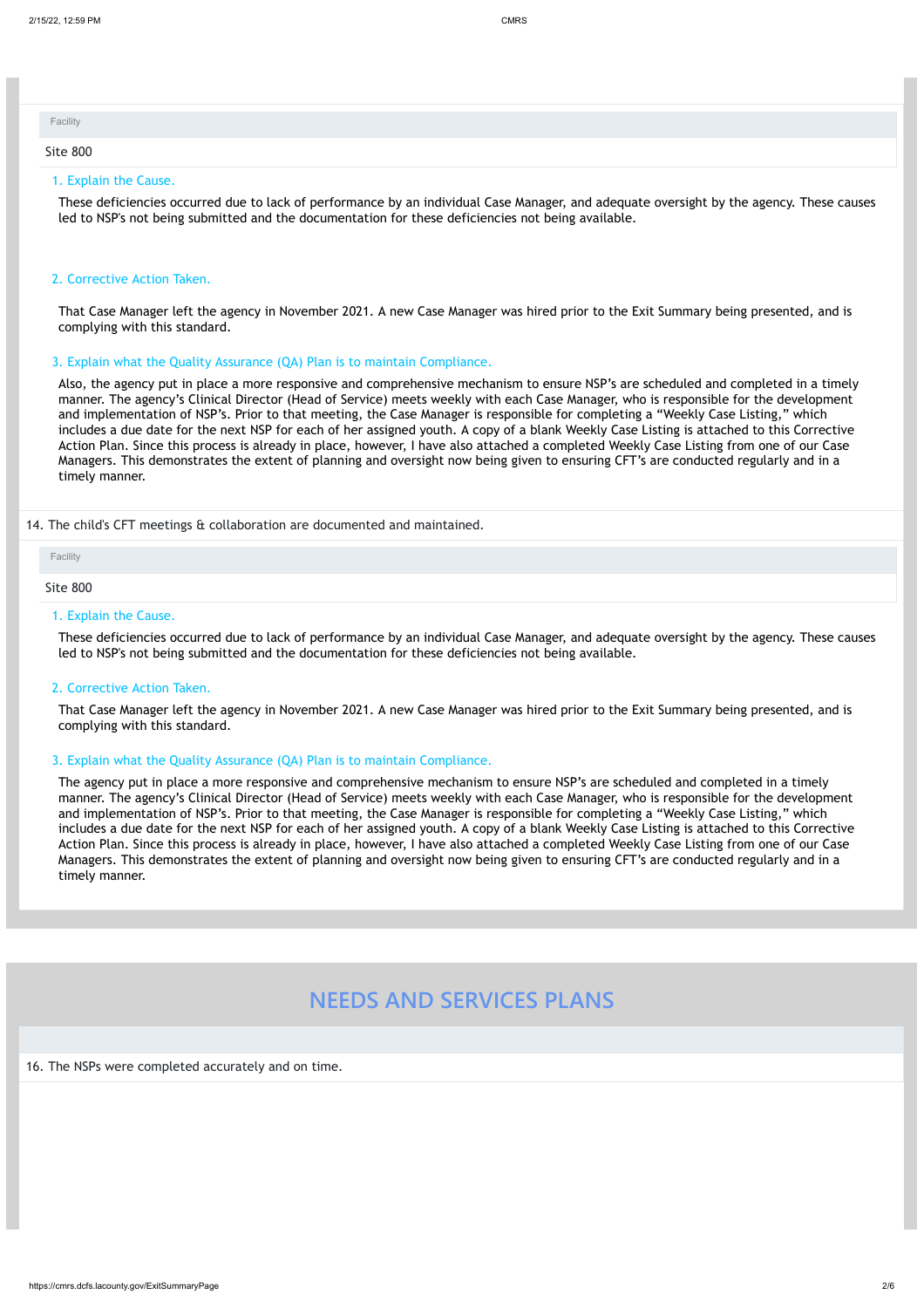These deficiencies occurred due to lack of performance by an individual Case Manager, and adequate oversight by the agency. These causes led to NSP's not being submitted and the documentation for these deficiencies not being available.

### 2. Corrective Action Taken.

That Case Manager left the agency in November 2021. A new Case Manager was hired prior to the Exit Summary being presented, and is complying with this standard.

| 16.1 NSPs were developed timely. [SOW Part C \$§19.2, 19.5, & 19.6; ILS \$\$87068.22(b)(2) & (e), & 87068.3(a)].            |  |
|-----------------------------------------------------------------------------------------------------------------------------|--|
| Facility                                                                                                                    |  |
| <b>Site 799</b>                                                                                                             |  |
| Site 800                                                                                                                    |  |
| 16.2 NSPs were comprehensive & accurate. [Title 22 §84268.3(c); SOW Part C §§19.2, & 19.6; ILS §§87068.22(c) & 87068.3(a)]. |  |
| Facility                                                                                                                    |  |
| <b>Site 799</b>                                                                                                             |  |
| Site 800                                                                                                                    |  |
| 16.3 The child/NMD signed the NSPs. [SOW, Part C §19.7; ILS §§87068.2(e), 87068.22(d), 87070(c)(1) & (4), & 87070.1(a)].    |  |
| Facility                                                                                                                    |  |
| <b>Site 799</b>                                                                                                             |  |
| Site 800                                                                                                                    |  |
| 16.4 If applicable, the child's parent(s) signed the NSP [SOW, Part C §19.7].                                               |  |
| Facility                                                                                                                    |  |
| <b>Site 799</b>                                                                                                             |  |
| 16.5 The CSW/DPO signed the NSPs. [SOW, Part C §19.7; ILS §§87068.2(e), & 87070(c)(1) & (4)].                               |  |
| Facility                                                                                                                    |  |
| <b>Site 799</b>                                                                                                             |  |
| Site 800                                                                                                                    |  |
| 16.6 The required staff signed the NSPs, [SOW, Part C §§19.3 & 19.7].                                                       |  |
| Facility                                                                                                                    |  |
| <b>Site 799</b>                                                                                                             |  |
| Site 800                                                                                                                    |  |

# 3. Explain what the Quality Assurance (QA) Plan is to maintain Compliance.

The agency put in place a more responsive and comprehensive mechanism to ensure NSP's are scheduled and completed in a timely manner. The agency's Clinical Director (Head of Service) meets weekly with each Case Manager, who is responsible for the development and implementation of NSP's. Prior to that meeting, the Case Manager is responsible for completing a "Weekly Case Listing," which includes a due date for the next NSP for each of her assigned youth. A copy of a blank Weekly Case Listing is attached to this Corrective Action Plan. Since this process is already in place, however, I have also attached a completed Weekly Case Listing from one of our Case Managers. This demonstrates the extent of planning and oversight now being given to ensuring CFT's are conducted regularly and in a timely manner.

17. Support services and core services were provided to assist the child in making progress towards his/her NSP goals (trauma informed & culturally sensitive).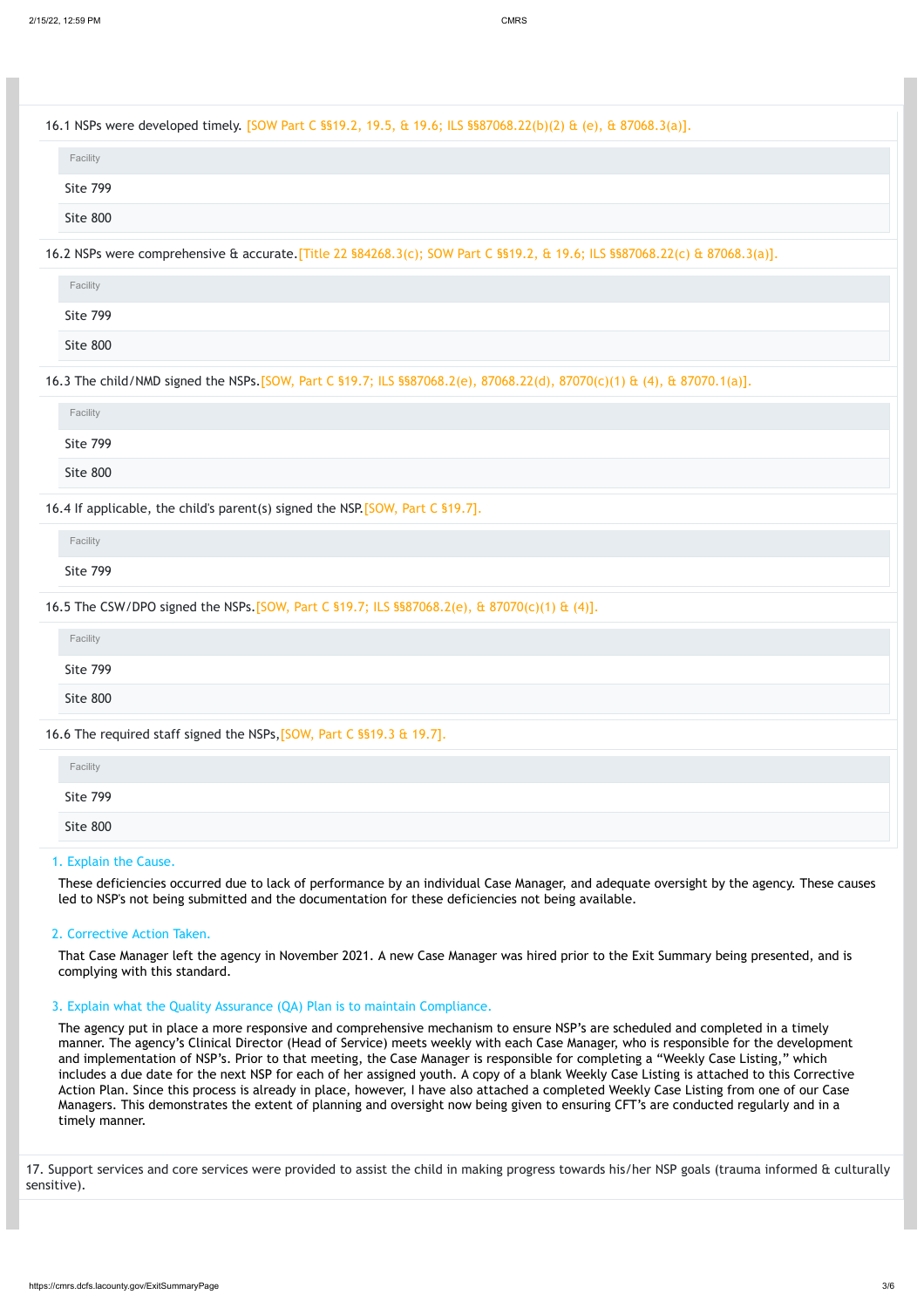# 1. Explain the Cause.

These deficiencies occurred due to lack of performance by an individual Case Manager, and adequate oversight by the agency. These causes led to NSP's not being submitted and the documentation for these deficiencies not being available.

# 2. Corrective Action Taken.

That Case Manager left the agency in November 2021. A new Case Manager was hired prior to the Exit Summary being presented, and is complying with this standard.

# 3. Explain what the Quality Assurance (QA) Plan is to maintain Compliance.

The agency put in place a more responsive and comprehensive mechanism to ensure NSP's are scheduled and completed in a timely manner. The agency's Clinical Director (Head of Service) meets weekly with each Case Manager, who is responsible for the development and implementation of NSP's. Prior to that meeting, the Case Manager is responsible for completing a "Weekly Case Listing," which includes a due date for the next NSP for each of her assigned youth. A copy of a blank Weekly Case Listing is attached to this Corrective Action Plan. Since this process is already in place, however, I have also attached a completed Weekly Case Listing from one of our Case Managers. This demonstrates the extent of planning and oversight now being given to ensuring CFT's are conducted regularly and in a timely manner.

# **PERMANENCY & TRANSITION SERVICES**

20. The NSP Permanency section documented the child's case plan goals (i.e. concurrent plan, progress made, barriers).

| Facility |  |  |
|----------|--|--|
| Site 799 |  |  |
| Site 800 |  |  |

### 1. Explain the Cause.

These deficiencies occurred due to lack of performance by an individual Case Manager, and adequate oversight by the agency. These causes led to NSP's not being submitted and the documentation for these deficiencies not being available.

# 2. Corrective Action Taken.

That Case Manager left the agency in November 2021. A new Case Manager was hired prior to the Exit Summary being presented, and is complying with this standard.

### 3. Explain what the Quality Assurance (QA) Plan is to maintain Compliance.

| Facility |  |  |
|----------|--|--|
| Site 800 |  |  |
| Site 799 |  |  |

The agency put in place a more responsive and comprehensive mechanism to ensure NSP's are scheduled and completed in a timely manner. The agency's Clinical Director (Head of Service) meets weekly with each Case Manager, who is responsible for the development and implementation of NSP's. Prior to that meeting, the Case Manager is responsible for completing a "Weekly Case Listing," which

includes a due date for the next NSP for each of her assigned youth. A copy of a blank Weekly Case Listing is attached to this Corrective Action Plan. Since this process is already in place, however, I have also attached a completed Weekly Case Listing from one of our Case Managers. This demonstrates the extent of planning and oversight now being given to ensuring CFT's are conducted regularly and in a timely manner.

21. Placement transition services are being identified.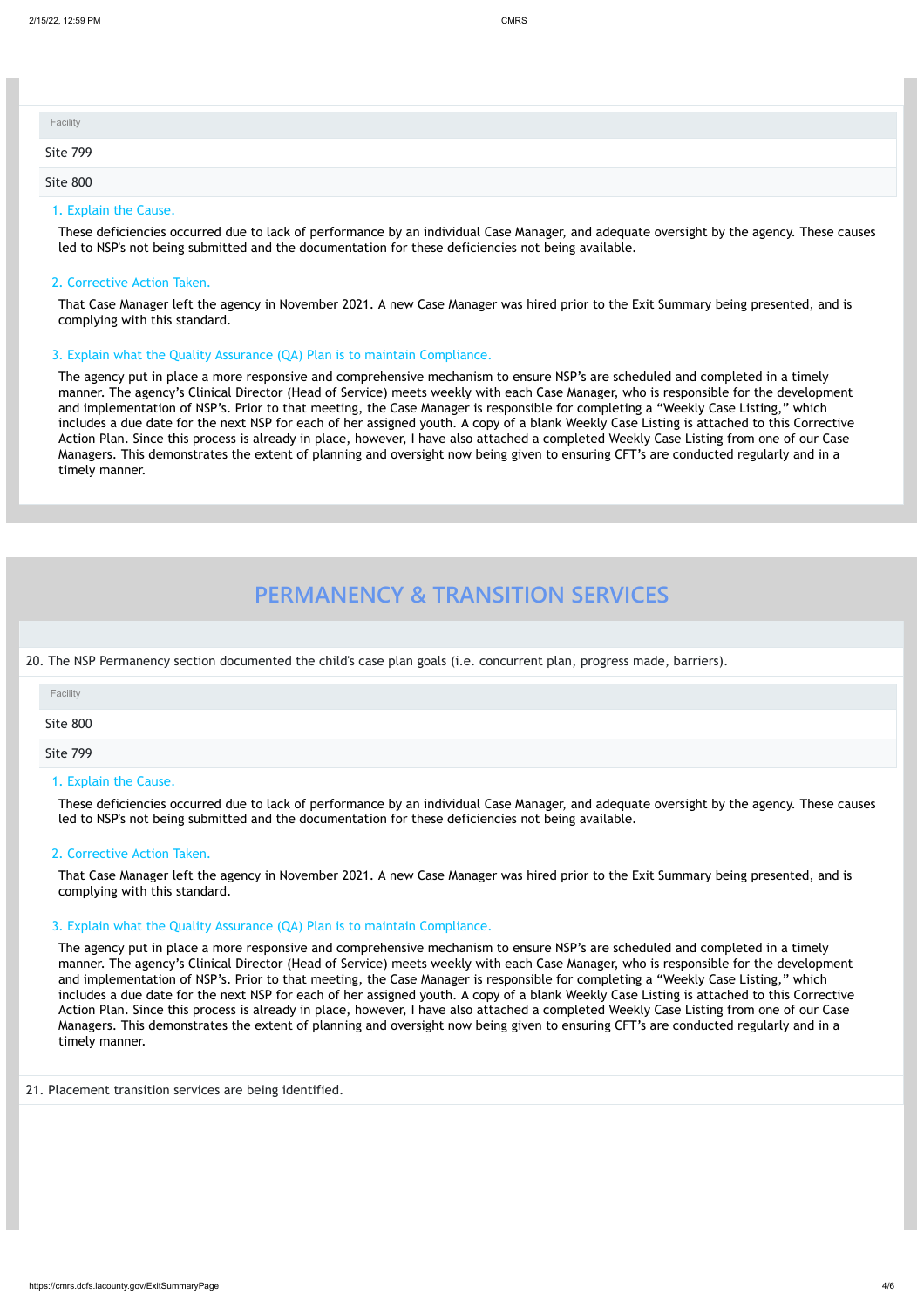# 1. Explain the Cause.

These deficiencies occurred due to lack of performance by an individual Case Manager, and adequate oversight by the agency. These causes led to NSP's not being submitted and the documentation for these deficiencies not being available.

# 2. Corrective Action Taken.

That Case Manager left the agency in November 2021. A new Case Manager was hired prior to the Exit Summary being presented, and is complying with this standard.

# 3. Explain what the Quality Assurance (QA) Plan is to maintain Compliance.

The agency put in place a more responsive and comprehensive mechanism to ensure NSP's are scheduled and completed in a timely manner. The agency's Clinical Director (Head of Service) meets weekly with each Case Manager, who is responsible for the development and implementation of NSP's. Prior to that meeting, the Case Manager is responsible for completing a "Weekly Case Listing," which includes a due date for the next NSP for each of her assigned youth. A copy of a blank Weekly Case Listing is attached to this Corrective Action Plan. Since this process is already in place, however, I have also attached a completed Weekly Case Listing from one of our Case Managers. This demonstrates the extent of planning and oversight now being given to ensuring CFT's are conducted regularly and in a timely manner.

# **EDUCATION AND INDEPENDENT LIVING PROGRAM SERVICES**

27. Children are enrolled in school immediately upon placement.

| Facility |  |  |
|----------|--|--|
| Site 800 |  |  |
| Site 799 |  |  |

### Site 800

## 1. Explain the Cause.

This deficiency occurred due to lack of performance by an individual Case Manager, and adequate oversight by the agency. These causes led to NSP's not being submitted and the documentation for these deficiencies not being available.

# 2. Corrective Action Taken.

That Case Manager left the agency in November 2021. A new Case Manager was hired prior to the Exit Summary being presented, and is complying with this standard.

### 3. Explain what the Quality Assurance (QA) Plan is to maintain Compliance.

The agency put in place a more responsive and comprehensive mechanism to ensure NSP's are scheduled and completed in a timely manner. The agency's Clinical Director (Head of Service) meets weekly with each Case Manager, who is responsible for the development and implementation of NSP's. Prior to that meeting, the Case Manager is responsible for completing a "Weekly Case Listing," which includes a due date for the next NSP for each of her assigned youth. A copy of a blank Weekly Case Listing is attached to this Corrective Action Plan. Since this process is already in place, however, I have also attached a completed Weekly Case Listing from one of our Case

Managers. This demonstrates the extent of planning and oversight now being given to ensuring CFT's are conducted regularly and in a timely manner.

28. Efforts to maintain children at school of origin are documented.

Facility